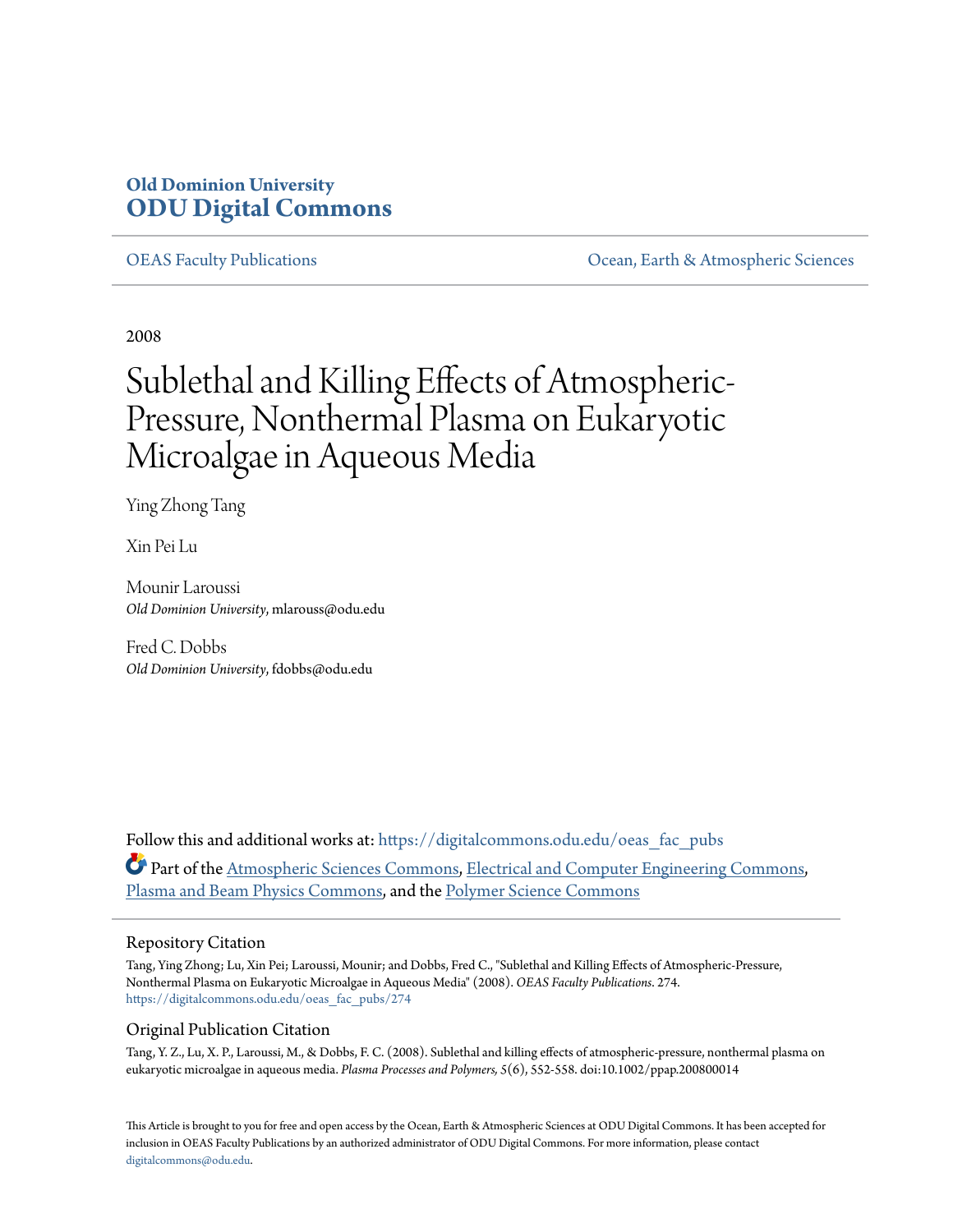# Sublethal and Killing Effects of Atmospheric-Pressure, Nonthermal Plasma on Eukaryotic Microalgae in Aqueous Media

Ying Zhong Tang, Xin Pei Lu, Mounir Laroussi, Fred C. Dobbs*\**

In-depth studies on the interaction of nonthermal plasmas with microorganisms usually focus on bacteria; only little attention has been given to their effects on more complex eukaryotic cells. We report here nonthermal plasma's effects on cell motility, viability staining, and morphology of eukaryotic microalgae, with three marine dinoflagellates and a marine diatom as major targets. The effects on motility and viability staining depended on the time of exposure to plasma and the species of microalgae. We observed a strong pH decrease in

aqueous samples (marine and freshwater algal cultures, their culture media, and deionized water) after exposure to plasma, and hypothesized this decreased pH as the principal mechanism by which plasma exerts its deleterious effects on cells in aqueous media. The hypothesis was supported by results of experiments in which decreasing the pH of algal samples (effected by addition of acid) caused the same morphological damage (as determined with scanning-electron microscopy) as did exposure to plasma.



Y. Z. Tang

School of Marine and Atmospheric Sciences, Stony Brook University, 239 Montauk Highway, Southampton, New York 11968, USA

College of Electrical and Electronic Engineering, Huazhong Science and Technological University, Wuhan, Hubei Province 430074, P.R. China

M. Laroussi

Department of Electrical and Computer Engineering, 231 Kaufman Hall, Old Dominion University, Norfolk, Virginia 23529 F. C. Dobbs

Department of Ocean, Earth and Atmospheric Sciences, Old Dominion University, 4600 Elkhorn Ave., Norfolk, Virginia 23529, USA

Fax: (757)-683 5303; E-mail: fdobbs@odu.edu

# Introduction

Nonthermal atmospheric-pressure plasmas offer unique features such as simple design, low operational cost, high electron energy, and low operating gas temperatures, features that have suggested their use to sterilize reusable medical tools and to decontaminate biological and chemical warfare agents.<sup>[1-5]</sup> In-depth studies on the interaction of such plasmas with microorganisms, however, are relatively recent and until now, the focus has been their effects on bacteria.<sup>[4,6–12]</sup> Very little work has considered effects of nonthermal plasmas on more complex eukaryotic cells.<sup>[13–16]</sup> In addition, the drive to develop practical means of decontamination has led



X. P. Lu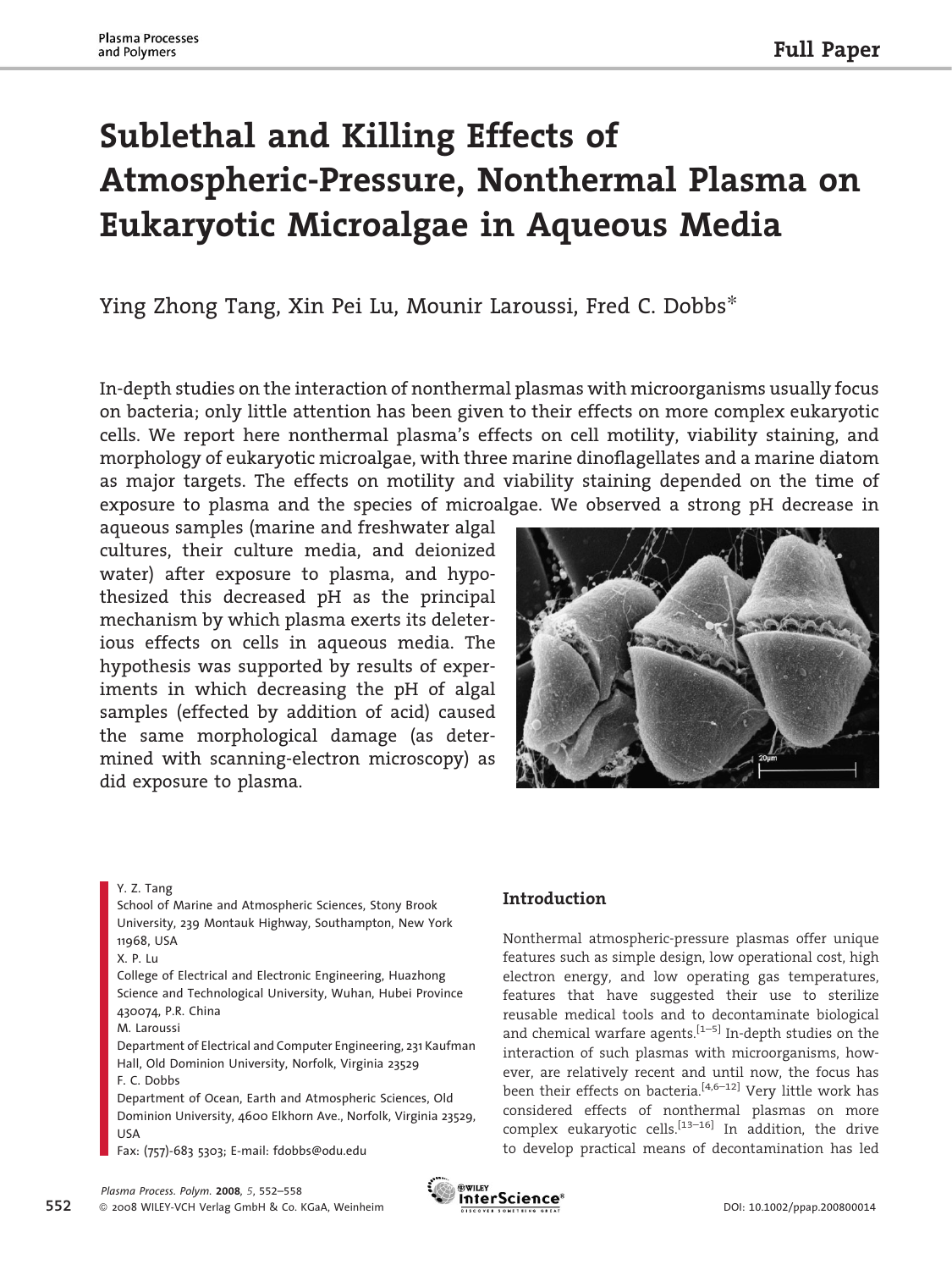researchers to concentrate on the germicidal effects of plasmas, with little attention given to fundamental biological aspects of their effects on microorganisms, microeukaryotic ones in particular. Previous studies have shown eukaryotic cells are more resistant to plasmas than are bacterial cells, and their exposure to plasma sometimes can elicit beneficial changes, e.g., helping to coagulate blood during surgery.<sup>[17]</sup> In other instances, however, exposure to cold plasmas at high power levels can damage mammalian cell membranes, leading to necrosis.[18] Lower doses of exposure to plasma can stimulate apoptosis,  $[17]$ and at even lower doses, detachment of cells from cultured cell sheets.[17,18]

There have been no reports of plasma effects on eukaryotic microalgal cells, which differ from mammalian cells in their composition and structure; in particular, microalgae have a cell wall, which is lacking in mammalian cells. Furthermore, except for very few cases [7,18], almost all studies of plasma's effects on bacterial or other cells have focused on surface- or air-borne microorganisms.[5,6,8,10] There is very little known concerning whether and how the functional behavior and mechanism of plasma differs when an aqueous medium containing microorganisms is exposed. In investigating the deactiva-



Figure 1. General configuration of one stage of the DBD system used to expose cultures of microalgae to nonthermal, atmospheric-pressure plasmas.

tion effect of low-energy pulsed atmospheric electron beam on bacterial cells, Ghomi et al. $[19]$  observed the survivability of E. coli increased if a wet medium, instead of a dry one, was used. Kieft et al.<sup>[18]</sup> reported the thickness of a covering liquid layer was the most important factor influencing the effects of plasma on mammalian cells. Espie et al.<sup>[7]</sup> worked with a liquid medium and suspected reactive species and UV light caused substantial inactivation of cells, but concluded ''much is unknown regarding the inactivation kinetics of the plasma process.''

More fundamentally, deactivation or sterilization mechanisms of plasma have not been well resolved<sup>[3,6]</sup> and the responsible mechanisms are highly dependent on the configuration of the plasma-producing apparatus, exposure mode, and gas types used, because the composition of plasma species changes accordingly.[3,9] In many cases, explanations for the observed effects of plasma have been either descriptive<sup>[6,9]</sup> or speculative.

Here, we report the effects of nonthermal plasma on cell motility, viability staining, and morphology in a variety of eukaryotic microalgae in aqueous environments. These algae, and others like them, can cause a variety of concerns for human populations, ranging from taste and odor problems in drinking-water supplies<sup>[20]</sup> to noxious blooms

of so-called ''red tides'', responsible for fish deaths, beach closures, and shellfish poisoning.[21] Based on systematic measurements of pH and comparative observations of algal cell morphology using scanning electron microscopy, we concluded that a strong pH decrease in samples following plasma exposure is the principal mechanism responsible for its deleterious effects on algal cells.

# Experimental Part

#### Plasma Apparatus

The plasma generator used in this investigation was based on the Dielectric Barrier Discharge (DBD) concept.[22] DBDs use two parallel plates or concentric cylindrical electrodes separated by a variable gap. At least one of the two electrodes is covered by a dielectric material such as glass or alumina  $(Al_2O_3)$ . Figure 1 shows the parallel plate DBD system used in our studies. DBDs are usually driven by sinusoidal voltages with frequencies in the 50 Hz – few kHz range. When the discharge is ignited, charged particles are collected on the surface of the dielectric. This charge build-up creates a voltage drop, which counteracts the applied voltage, and greatly reduces the voltage across the gap. The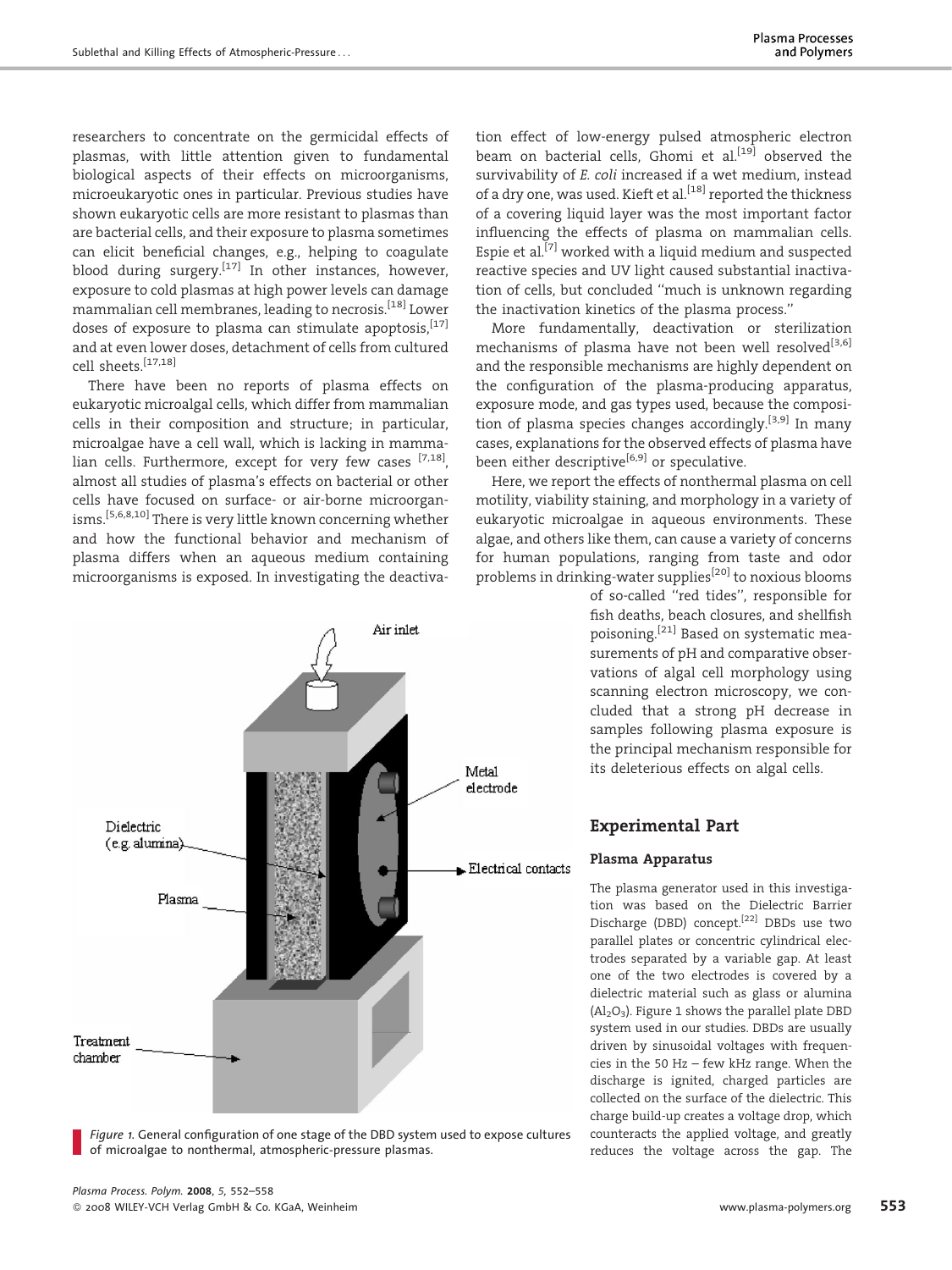discharge subsequently extinguishes. As the applied voltage increases again (at the second half cycle of the applied voltage) the discharge re-ignites. Depending on the operating parameters, DBDs can generate either filamentary or diffuse mode plasmas.

The plasma generator used in this work comprised four DBD stages connected in cascade. The dielectric material used for the DBDs consisted of 1 mm thick alumina squares (10  $\times$  10 cm<sup>2</sup>). The gap between the two electrodes of each DBD was about 4 mm. The electrical power was supplied by a step up transformer that could deliver voltages up to 9 kV $_{RMS}$  at the line frequency of 60 Hz. Room air was the operating gas and was circulated through the DBD gaps at flow rates of 4 L  $\cdot$  min $^{-1}$ . Samples containing microalgae to be treated were placed in a second chamber below the plasma generation chamber (Figure 1). The reactive species generated by the plasma diffused down to the ''treatment chamber'' through a wide slit located just under the DBD plasma units. This mode of treatment is referred to as ''remote exposure'' (as opposed to ''direct exposure'', in which the plasma comes in direct contact with the items under treatment), and consequently, thermal effects are negligible, charged particles recombine before reaching the sample, and neither UV radiation nor short-lived (order of microseconds or less) neutral reactive species are of consequence.[3]

#### Eukaryotic Microalgae

We used three marine dinoflagellate species (Akashiwo sanguinea, Scrippsiella trochoidea, and Heterocapsa triquetra) isolated from the Elizabeth and Lafayette Rivers, subestuaries of the Chesapeake Bay in Norfolk, Virginia, USA, and a marine diatom (Corethron hystrix), purchased from the Provasoli-Guillard National Center for Culture of Marine Phytoplankton, Maine, USA. To assess the phylogenetic extent of physiological and morphological changes in response to plasma exposure, we also tested 11 cultures of freshwater microalgae, including 7 green algal cultures (Volvocales mixed culture, Carteria olivieri, Chlamydomonas sp., Chlorella sp., Gonium pectorale, Hydrodictyon reticulatum, Micrasterias sp.), a euglenoid (Euglena acus), two golden-brown algae (Ochromonas danica, Synura sp.), and a dinoflagellate (Peridinium sp.) (all from Carolina Biological Supply Company, North Carolina, USA). The marine species were maintained either in GSe<sup>[23]</sup> or f/10 medium in a lighted incubator provided with cool fluorescent light (20  $\pm$  1 °C, 12 h-12 h light-dark photoperiod, light intensity approximately 80  $\mu$ Einstein m $^{-2}\cdot$ s $^{-1}$ ), while the freshwater species were maintained in Alga-Gro freshwater medium or Soil-Extract medium (both from Carolina Biological Supply Company) in the lighted incubator. The cultures used for experiments were at exponential or late-exponential growth stage.

#### ing algae placed directly below the source of plasma (distance of the liquid surface from the closest edge of the plasma was 25 mm), and the sample was exposed to plasma for predetermined times ranging from 40 to 640 s. Fresh aliquots of algal cultures were used for each exposure time. The algae used (and their initial concentrations expressed as cells  $\cdot$  mL $^{-1}$ ) were: *Scrippsiella* trochoidea (2 000); Heterocapsa triquetra (5 880); Akashiwo sanguinea (11 000); Corethron hystrix (2 700). To determine viability of cells not exposed to plasma, cells were added to culture plates and placed in the chamber as described and held there for 80 s, but the power was not turned on. This treatment was regarded as ''0 seconds'' of exposure to plasma.

After treatment, 0.12 mL of the sample was put into a 0.1 mL glass counting chamber, covered with a cover slip, examined using a Nikon light microscope (total magnification  $100\times$ ), and intact cells, motile and nonmotile, were counted. Dinoflagellates ''swim'' with a distinctive, whirling motion, so it is straightforward to determine their motility. The motility of the diatom used in these experiments is not so easily assessed and it was not evaluated in this regard. The rest of the sample in the well (nominally 0.88 mL but less in samples exposed to plasma for long periods) was stained with neutral red (NR, 3-amino-7-dimethylamino-2 methylphenazine, a lipophilic free base, 0.001% w/v final concentration) for 5 to 10 min, then examined to determine the number of stained and nonstained cells. Neutral red is a so-called ''vital stain'', i.e. it is taken up by cell walls and vacuoles of living cells, which subsequently appear red under bright-field microscopy.<sup>[24]</sup> Therefore, cells stained red by NR and motile cells (whether stained red or not) were functionally defined as viable, while non-motile cells that did not stain were considered to be dead. For each combination of alga and time of exposure, between 150 and 300 cells were examined and categorized. Overall, more than 10 000 cells were evaluated in this part of the study.

In casual observations, some cells exposed to plasma and ostensibly dead as a result were seen to recover when transferred to fresh medium. To some extent then, lack of motility and inability to be stained apparently reflected a level of temporary inactivation. A separate set of experiments was performed to test cells' ability to recover after plasma exposure. Algal cultures were treated as above, then inoculated separately into fresh culture medium contained in 6 well plates (0.3 mL samples into 3 mL of medium) within 0.5 h, incubated as for culture maintenance, and examined for motility and ability to be stained after 24, 48, 72, and for freshwater algae only, 96 h. Because these microalgae can reproduce as frequently as once per day under optimal conditions, results were more useful in determining the degree of plasma exposure resulting in incontrovertible death of all cells in the population, rather than quantifying the recovery of inactivated cells.

#### Exposure Procedure

To test the effect of plasma exposure on cell motility (for those algal species having flagella) and viability staining, 1 mL of algal culture was added to a well of a 12-well culture plate (depth of liquid in the well was 5 mm), the culture plate was placed (without cover) into the plasma chamber, with the well contain-

### Measurement of pH in Algal Cultures and Media after Exposure to Plasma

pH values were measured before and immediately after exposure to plasma in 1 mL cultures of A. sanguinea, S. trochoidea, and H. triquetra (with cell concentrations approximately the same as those used for plasma exposures); 1 mL of GSe medium (marine,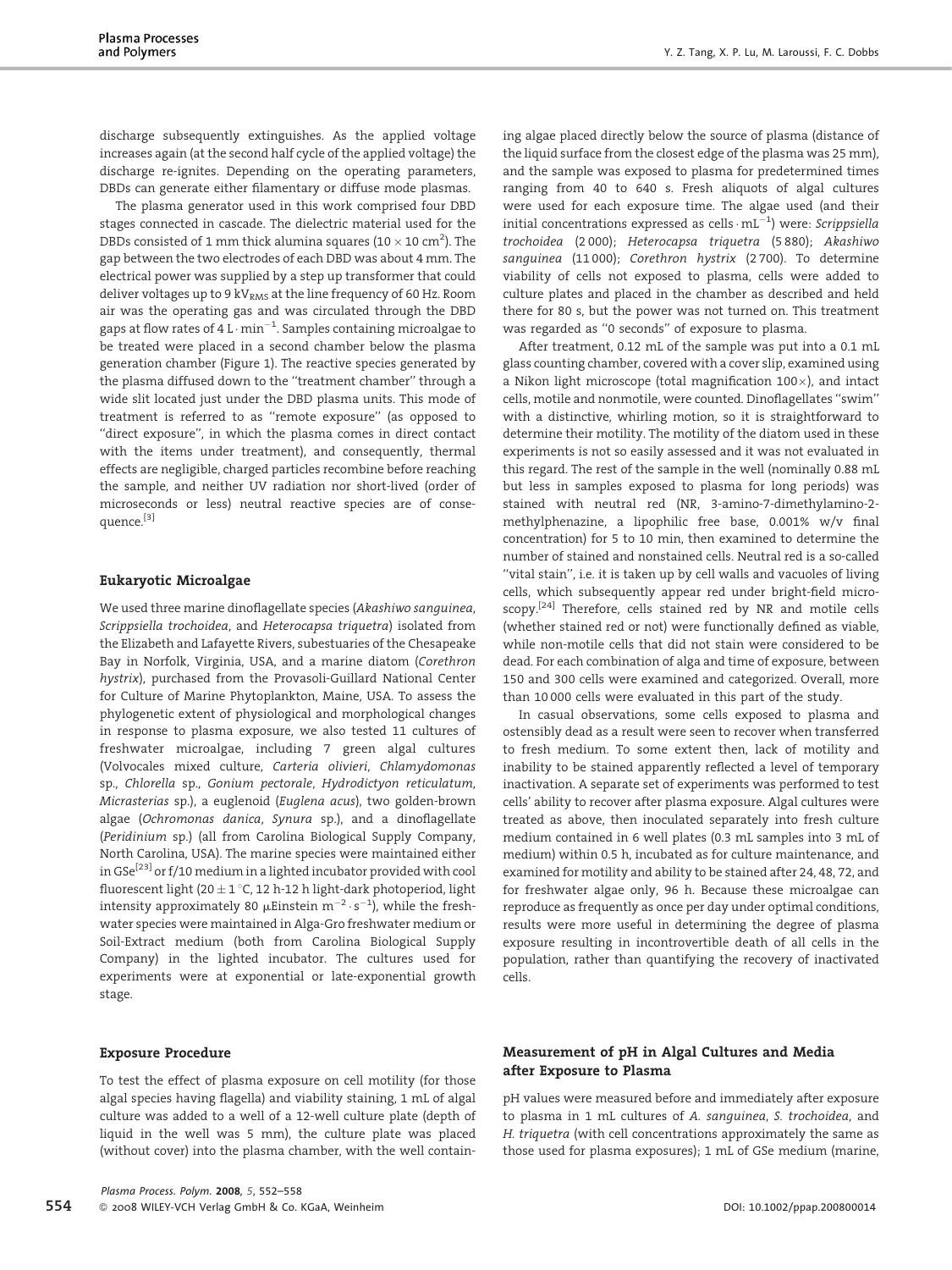salinity 30 PSU); Alga-Gro medium (freshwater); Soil-Extract medium (freshwater); and deionized water (18.2 M $\Omega$ ). A MI-710 microelectrode (Microelectrodes, Inc., New Hampshire, USA) connected to an ORION pH meter (model 290A, Thermo Electron Co., Massachusetts, USA) was used to measure the samples' pH. Samples were exposed to plasma for periods between 40 and 640 s.

#### Microscopy

Both light and scanning electron microscopy (SEM) were used to investigate whether exposure to plasma induced any gross morphological changes in algal cells. In addition, since considerable pH decreases were observed in samples after plasma exposure, algal cultures in which pH levels were reduced by addition of 0.1 <sup>M</sup> HCl also were examined to test whether morphological changes associated with exposure to plasma were elicited merely by decreasing the samples' pH. Cultures unexposed to plasma or having no pH adjustment were used as controls.

Samples were prepared for SEM as follows: 1 mL each of untreated algal cultures (A. sanguinea, S. trochoidea, and H. triquetra), cultures treated with plasma (320 s for A. sanguinea, 480 s for both S. trochoidea and H. triquetra), and cultures with lowered pH (3.1 for A. sanguinea, 2.7 for S. trochoidea, and 2.8 for H. triquetra, corresponding to 320, 480, and 480 s of plasma exposure, respectively) were fixed with OsO4 at 2% (final concentration, w/v, dissolved in GSe medium) for 30 to 60 min, filtered onto a 0.2  $\mu$ m Nuclepore Track-Etch or 10  $\mu$ m nylon membrane, dehydrated with an acetone series, criticalpoint dried, coated with gold, and observed with a LEO 435VP SEM (England).

# Results and Discussion

#### Effects of Plasma Exposure on Motility and Viability Staining of Algal Cells

In each of the four species of marine microalgae tested, there was an overall decrease in two measures of cell viability (neutral-red staining and for dinoflagellates only, motility) with increasing exposure time (Figure 2). For H. triquetra, loss of motility exceeded loss of viability staining; this pattern was even more pronounced for S. trochoidea (Figure 2a). In the latter case, about 25% of the cells stained after 320 s, an exposure time for which no motility was noted. The inverse of this pattern, however, was seen in the third dinoflagellate species tested, A. sanguinea, for which percent loss of motility exceeded percent loss of staining ability only at 320 s and thereafter (Figure 2b). No such direct comparison of viability metrics was possible with the diatom C. hystrix, as it is not motile in the easily discerned manner of the dinoflagellates. Finally, it is worth noting that a significant percentage of cultured cells (range ca. 5% to 35%; varied with species) were categorized as nonmotile or nonstaining at time  $= 0$ ,



Figure 2. Time-dependent effects of exposure to plasma on viability of a) the dinoflagellates Scrippsiella trochoidea (ST) and Heterocapsa triquetra (HT), and b) the dinoflagellate Akashiwo sanguinea (AS) and the diatom Corethron hystrix (CH). Results are presented as percent nonmotile cells or percent cells not stained by neutral red. No motility data for C. hystrix were collected, as it is not motile in the easily discerned manner the dinoflagellates are. Each point on the graph represents inspection and categorization of 150 to 300 cells in a single sample.

i.e., even before exposure to plasma. The efficiency of NR staining varies among microalgal species and with their growth stage.[25]

In the recovery experiments, nonmotile or nonstaining cells were placed into fresh culture media and incubated under normal culture conditions. To varying degrees, the four marine species recovered motility or ability to be stained within 24 or 48 h following inoculation. Cells that had not recovered by 48 h did not do so given another 24 h (total of 72 h). The critical exposure time, after which no recovery was seen, was 320 s for A. sanguinea and 480 s for C. hystrix. Roughly half of S. trochoidea and ca. 10% of H. triquetra cells, however, recovered within 48 h after 480 s of exposure. We hypothesize these interspecific differences in recovery are related to the different cell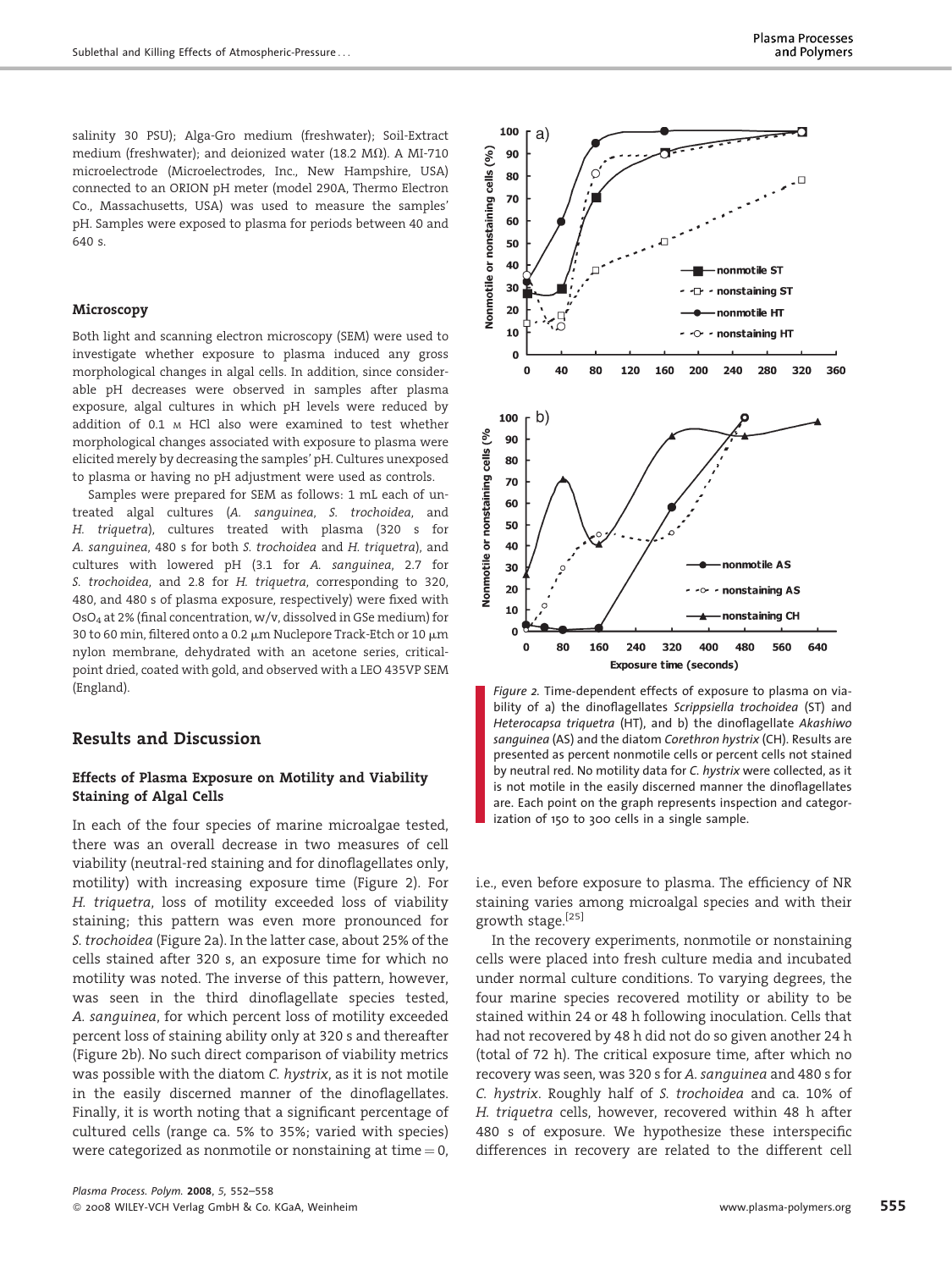structure and coverings of the various algae (see below, ''Effects of plasma on morphology of microalgae'').

Of the 11 cultures of freshwater algae, 7 comprised motile species and they were similarly affected by exposure to plasma, e.g., 100% of Gonium pectorale cells lost motility after only 80 s of treatment. Increasing length of exposure was needed to eliminate motility in other cultures: 160 s for Chlamydomonas sp., 320 s for Volvocales mixed species, Ochromonas danica, Carteria olivieri, and Peridinium sp., and 400 s for Euglena acus.

Viability as determined by NR staining was more difficult to determine with the freshwater algae than with the marine ones. Our principal focus with the freshwater species, however, was to determine whether exposure to plasma resulted in any gross morphological damage to algal cells or colonies. With two exceptions, there was no such obvious effect, even after exposures that caused complete loss of cell motility, e.g., 480 s for Chlamydomonas sp., 560 s for Euglena acus, and 640 s for Carteria olivieri, Gonium pectorale, Hydrodictym reticulatum, and Micrasterias sp. The exceptions were first, a small proportion of the Volvocales cells or colonies were broken after 480 s and second, 99% of the Ochromonas reticulatum cells were broken after 320 s.

Finally, critical exposure times, after which no recovery of motility was seen, were determined for a subset of the freshwater algae and varied from 80 s for Gonium pectorale to 160 s for Chlamydomonas sp. to 320 s for Carteria olivieri.

#### Effects of Plasma Exposure on pH in Algal Cultures and Culture Media

We observed a pronounced, time-dependent pH decrease in algal cultures, culture media, and deionized water after plasma treatment (Figure 3). After 640 s of exposure, decreases ranged from 5.27 pH units in deionized water to 6.66 units in Alga-Gro medium. The pH change apparently



Figure 3. Time-dependent effects of exposure to plasma on pH of algal cultures, culture media, and deionized water.

was influenced by the buffering capacity of the samples, because an immediate, more precipitous pH decrease was observed in the deionized water and two freshwater culture media (Alga-Gro and Soil-Extract) (Figure 3). When exposure time was 320 s or longer, the pH in all cultures, media, and deionized water dropped below 3, a level highly unsuitable for the microalgae used in this study. Following their exposure to plasma, therefore, the loss of viability observed in the microalgae was associated with, and likely caused by, the physiological rigors of the low pH developed in the medium.

Assuming that a pH decrease explained the deleterious effects of plasma on microalgae, it also illuminated the recovery of viability measures in cells exposed to plasma, then transferred to fresh medium. The low pH in plasma-treated algal samples presumably was diluted and restored upward by a relatively large volume of culture medium. An after-the-fact experiment, one using volumes equal to those in the recovery experiments, demonstrated this point. The pH of 0.3 mL of GSe medium was lowered to 2.7 using acid, then 3 mL of untreated GSe having pH 8.0 was added; the resultant mixture's pH was 6.9, a value within the range tolerated by the marine microalgae.

Since O., NO., NO<sub>2</sub>, O<sub>3</sub>, and OH. are the major components of air plasma for the configuration of experimental setup and exposure mode used in the present study,<sup>[3,26]</sup> the pH decrease may be attributed to acid-forming reactions such as:

$$
2NO + H_2O + O_3 \rightarrow 2HNO_3 \tag{1}
$$

$$
NO + O_3 \rightarrow NO_2 + O_2 \tag{2}
$$

$$
NO2 + OH\bullet \rightarrow HNO3
$$
 (3)

where no rank order is implied. Following exposure to plasma, therefore, the algal cultures could be considered a dilute nitric acid.<sup>[27]</sup>

#### Effects of Plasma on Morphology of Microalgae

Using light microscopy, no obvious morphological changes were observed in cells of the dinoflagellates S. trochoidea and H. triquetra, even after plasma exposures (320 or 640 s) that rendered all cells nonmotile. Similarly, there were no gross morphological effects of prolonged plasma exposure on the diatom C. hystrix. In contrast, all cells of the dinoflagellate A. sanguinea were broken after 480 s.

SEM images demonstrated striking morphological effects of plasma exposure on the dinoflagellates, but effects differed among the three species examined. Consistent with light-microscope observations, the most prominent effect was found in A. sanguinea (compare Figure 4a and 4b) exposed to plasma for 320 s. The cell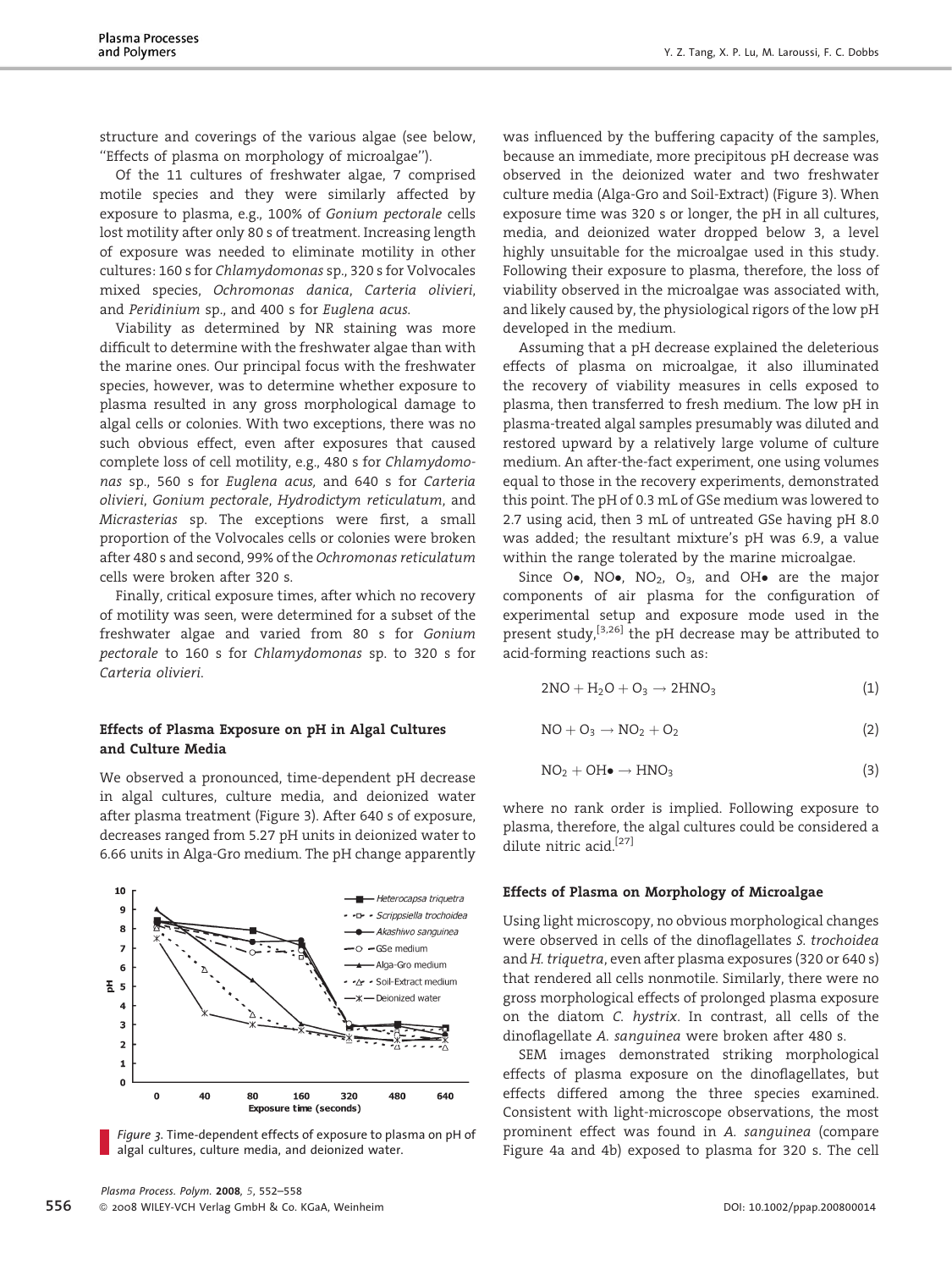

Figure 4. Scanning electron micrographs showing effects of plasma exposure and pH decrease on cellular morphology of (a–c) Akashiwo sanguinea and (d–f) Scrippsiella trochoidea: a) control; b) cell exposed to plasma for 320 s; c) cell in medium with pH decreased to 3.0; d) control; e) cell exposed to plasma for 480 s; f) cell in medium with pH decreased to 2.7. Scale bars: 20  $\mu$ m (a, c), 10  $\mu$ m (b, d, f), 3  $\mu$ m (e).

membranes were disrupted, some cell contents were released, cell shape changed, and the remaining fibrils formed a reticulate, seemingly porous structure covering the cell. With S. trochoidea, the most commonly observed effect of plasma exposure was to strip off the outer cell membrane, exposing the cellulosic plates underneath (compare Figure 4d and 4e). In some instances, however, the cell shrunk overall, releasing its contents, but leaving the plates intact, giving the effect of a porous surface. To an even lesser extent cells broke open (micrographs not shown). Morphological damage similar to that observed in S. trochoidea was also seen in cells of H. triquetra exposed to plasma (micrographs not shown).

This differential morphological damage presumably is related to differences in microalgal cell structure and the chemical nature of their cell coverings. The diatom C. hystrix has a siliceous cell wall overlain by organic matter. Both S. trochoidea and H. triquetra are armored dinoflagellates, i.e., they have cellulosic plates under their cell membrane. In contrast, A. sanguinea is an unarmored (naked) dinoflagellate, without such plates. The diatom's siliceous cell wall apparently was little affected by exposure to plasma, and by extension, the armored dinoflagellates had more internal structure, given their plates, and were more resistant to plasma's deleterious effects.

What is the mechanism whereby remote exposure to plasma exerts its deleterious effects on microalgal cells in aqueous environments? Because we observed considerable pH decreases in media after their exposure to plasma, we examined cells to compare plasma-associated morphological changes with those elicited merely by decreasing the sample's pH. In the case of A. sanguinea, morphological changes identical to those caused by plasma were observed after acidification (compare Figure 4b and 4c). Essentially, the same result emerged for S. trochoidea (compare Figure 4e and 4f) and H. triquetra (micrographs not shown). Therefore, SEM observations supported the hypothesis that a decreased pH is the mechanism whereby plasma exerts deleterious effects on microalgae in aqueous environments. In studies of plasma's effects on bacteria, others have reported large pH decreases, but they either merely speculated the rapid

reduction in pH contributed to inactivation of cells<sup>[28]</sup> or in control experiments, showed no pernicious effects of a lowered pH.<sup>[27]</sup>

What other factors, if any, might contribute to the deleterious mechanism observed in the present study? A ''charging effect'' between charged particles in plasmas and the cell surface<sup>[3,8]</sup> should not be directly responsible for the killing effect, because we employed ''remote exposure'' and the charged particles should be neutralized before reaching the cell surface in the aqueous media. Production of UV light should not be a significant contributor to the process, given the remote-exposure method used[3,13,26] and the rapid attenuation of UV with depth in liquid. Temperature change associated with remote exposure is negligible.<sup>[3,26]</sup> In a post-facto experiment we performed, the temperature of a water sample increase only  $2^{\circ}$ C following exposure to plasma for 5 min. The decreased pH, therefore, remains as the most plausible causative factor. We cannot be certain, however, whether the pronounced morphological alterations of microalgae were caused exclusively by simple disruption of cellular components in highly acidified media, or in addition, by oxidation reactions between membrane lipids and